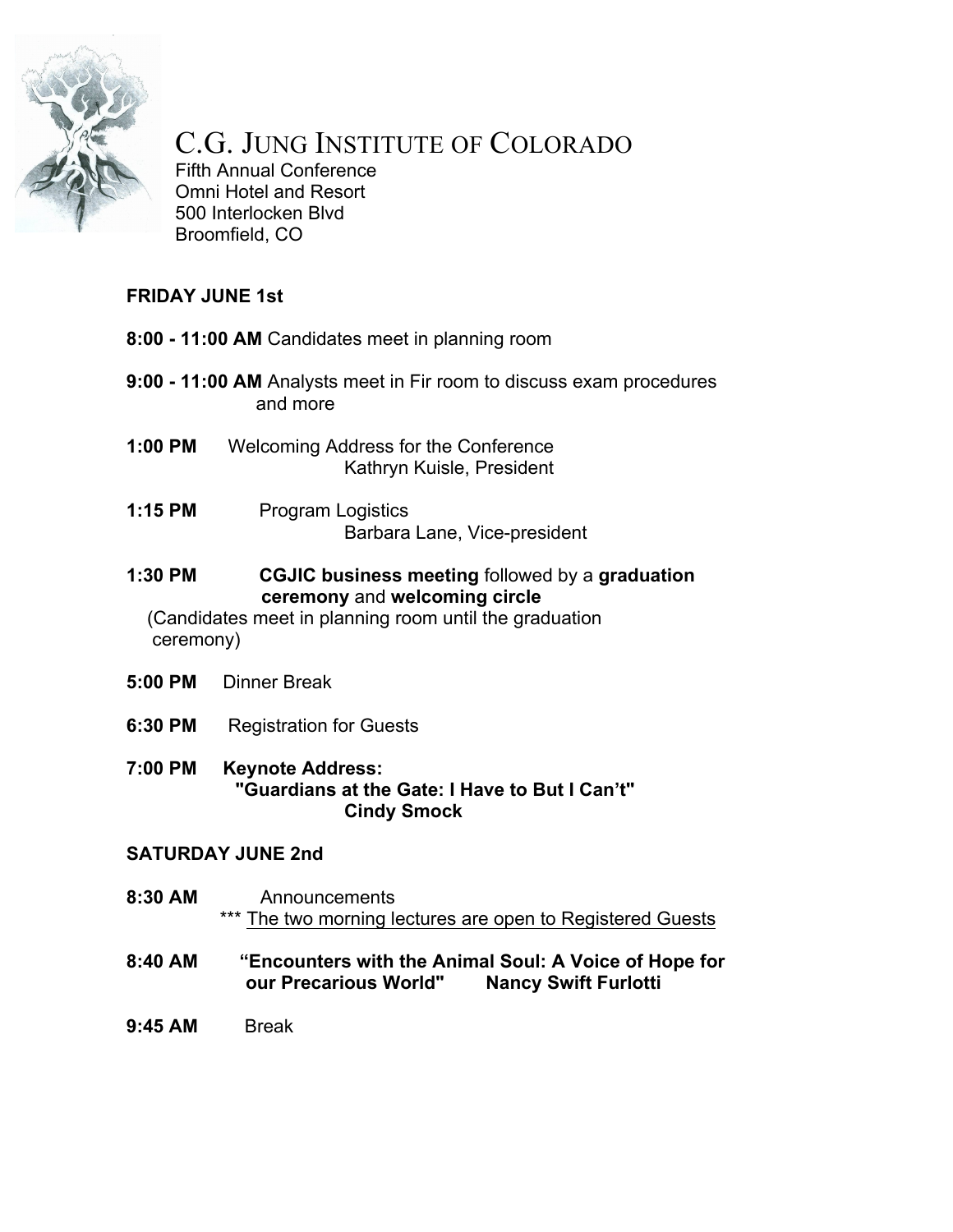- **10:00 AM "The Redemption of the Feminine: A Study on the Archetypal Image of Mary's Assumption as a Healing Symbol in Times of Crisis"**
- **11:05 AM** Lunch Break
- **1:00 PM "Images on the Journey of Individuation: A Handcar Woman, a Cairn and a Fairy Tale"**
- **2:05 PM** Break
- **2:20 PM "Jungian Dream Interpretation: How this Work Has Shaped and Informed our Lives: panel and discussion with Annie Meyer, Lara Newton and Gary Toub**
- **4:30 PM** Free Time
- **6:15 PM** Reception followed by **Banquet at 7:00 pm** in Spruce Room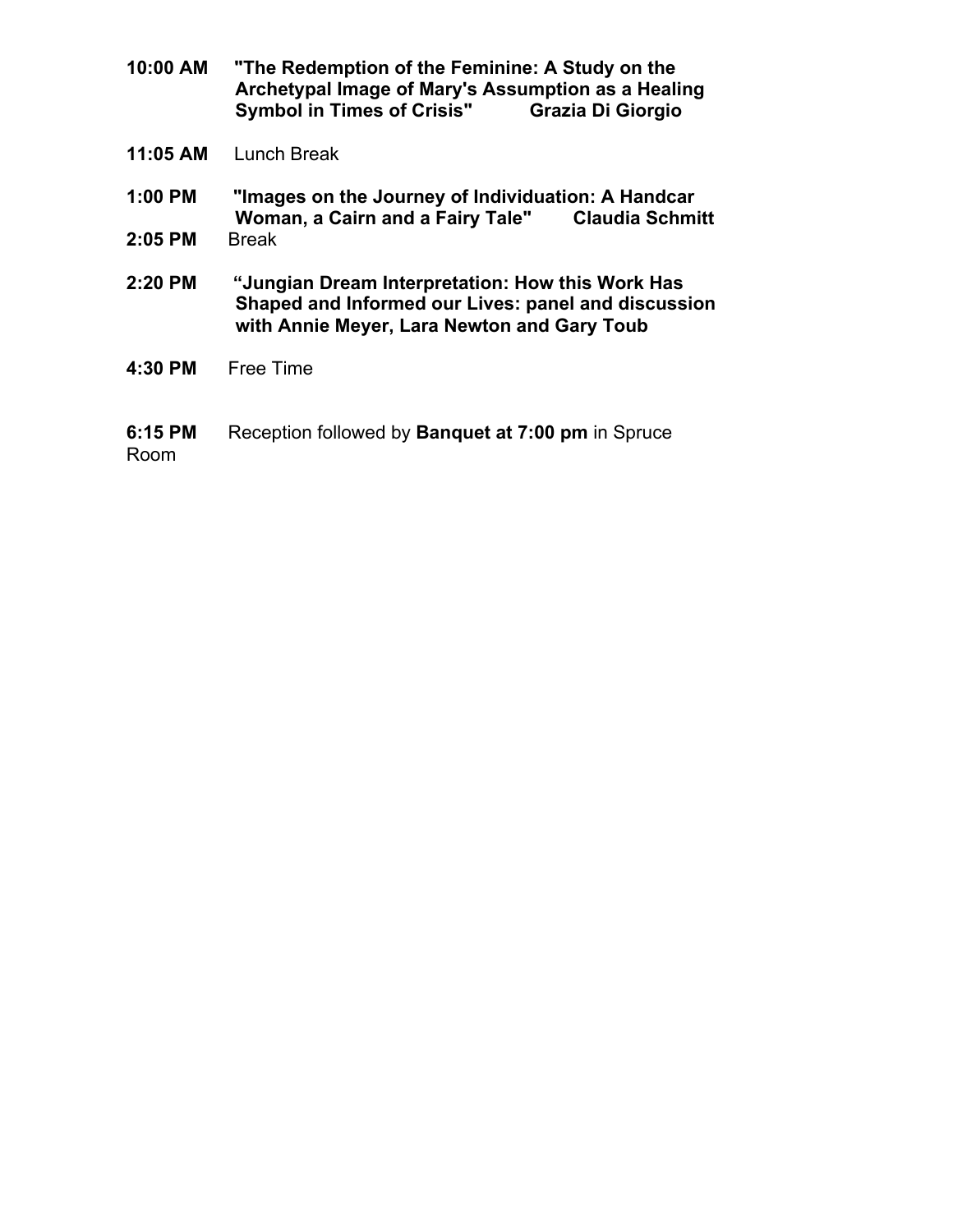#### **Keynote Address**

#### **Friday June 1 at 7PM**

#### Guardians at the Gate: I Have to But I Can't **by Cindy Smock**

One of the most essential but also most frustrating stages of any spiritual/ psychological journey is the experience of having our best intentions thwarted by the Guardians at the Gate. Perhaps, we have been traveling a long way. For a long time. We have already gone through many pitfalls, and we are bloodied and muddied and exhausted. Finally, finally we see the Promised Land. It's right over there. Right there. Surely, we have earned our right of passage. But something or someone stands in our way and we *cannot* go further. Instead we are halted by the Guardian at the Gate of "I Have to But I Can't." Now what?

*Cindy Smock* is a Senior Jungian Analyst, founding Board member of the C.G. Jung Institute of Colorado's Independent Training Program, as well as a former Board member of the C.G. Jung Society of Colorado. She has lectured and taught extensively with both organizations. Cindy manages a small family ranch in Gunnison County, which her family has owned since she was a child. Her Jungian thesis was on the confluence of Jungian work and Buddhism, and those continue to be some of her central interests.

#### **Saturday June 2 at 8:40AM**

# **Encounters with the Animal Soul: A Voice of Hope for our Precarious World**

#### **by Nancy Swift Furlotti**

In this lecture Dr. Furlotti will present how the theme of nature is revealed to Jung during his journey through the inner world; how he experienced the somatic levels of the psyche and how urgently in need of attention they still are in our times.

*Nancy Swift Furlotti* is a Senior Jungian Analyst, founding member of the C.G. Jung Institute of Colorado's Independent Training Program, former copresident of the Philemon Foundation, and a member of the IRSIA and the C.G. Jung Institute of Los Angeles. She is the author of several articles and books.

#### **Saturday June 2 at 10AM**

#### The Redemption of the Feminine: A Study on the Archetypal Image of **Mary's Assumption as a Healing Symbol in Times of Crisis by Grazia Di Giorgio**

"The Christian nations have come to a sorry pass; their Christianity slumbers and has neglected to develop its myth further in the course of the centuries ...